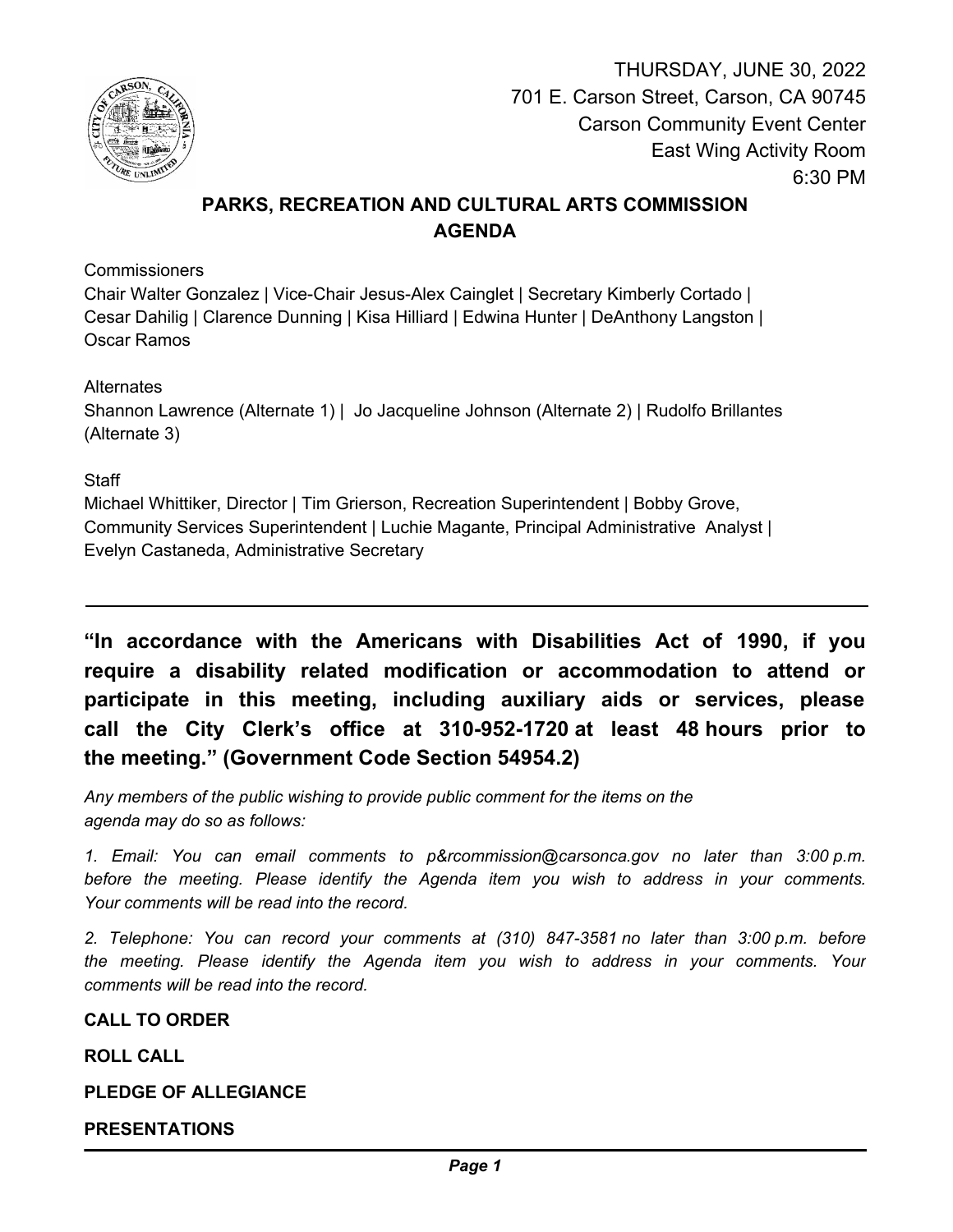# **1. MAY Employee of the Month Introduction**

# **PUBLIC ORAL COMMUNICATIONS ON AGENDA ITEMS**

*The public may address the Commission on any matters within the jurisdiction of the Carson Parks, Recreation and Cultural Arts Commission or on any items on the agenda of the Carson Parks, Recreation and Cultural Arts Commission, prior to any action taken on the agenda.*  Speakers are limited to no more than three minutes, speaking once. Oral communications will *be limited to one (1) hour unless extended by order of the Chair with the approval of the Parks, Recreation and Cultural Arts Commission. Due to the threat of COVID-19 (aka the "Coronavirus"), you are urged to take all appropriate health safety precautions.*

#### **CONSENT CALENDAR**

# **2.** [2022-034-PRCAC](http://carson.legistar.com/gateway.aspx?m=l&id=/matter.aspx?key=10495)

**PARKS, RECREATION AND CULTURAL ARTS COMMISSION MEETING MEETINGS FOR MAY 25, 2022**

*Attachments:* [PRCAC 05.25.2022 meeting minutes](http://carson.legistar.com/gateway.aspx?M=F&ID=b13f7a64-abe9-4e43-8f2f-4b5f170cc089.pdf)

# **3.** [2022-036-PRCAC](http://carson.legistar.com/gateway.aspx?m=l&id=/matter.aspx?key=10506)

**COMMUNITY SERVICES / PARKS AND RECREATION DEPARTMENT MAY 2022 REPORT**

*Attachments:* [Community Services Department Monthly Report MAY 2022](http://carson.legistar.com/gateway.aspx?M=F&ID=209633dc-a787-4841-8875-1a70687beb70.pdf)

#### **4.** [2022-035-PRCAC](http://carson.legistar.com/gateway.aspx?m=l&id=/matter.aspx?key=10496)

**JULY 2022 PROGRAMS-AT-A-GLANCE / THE SPOTLIGHT / PARK ASSIGNMENTS**

[July PAAG](http://carson.legistar.com/gateway.aspx?M=F&ID=31330a8c-c43f-4e2a-9ba0-bc5e36bdb2a9.pdf) [The Spotlight JUNE 2022](http://carson.legistar.com/gateway.aspx?M=F&ID=734bb620-7650-4320-9416-f6b477c11806.pdf) [Park Assignments](http://carson.legistar.com/gateway.aspx?M=F&ID=f33a062c-5557-4389-affc-6e4d512de9b3.pdf) *Attachments:*

# **CONTINUED BUSINESS**

#### **DISCUSSION**

# **5.** [2022-037-PRCAC](http://carson.legistar.com/gateway.aspx?m=l&id=/matter.aspx?key=10504) **ACTIVE SHOOTER TRAININGS AND PROTOCOL**

[Letter from MOC 6-2-22.pdf](http://carson.legistar.com/gateway.aspx?M=F&ID=ab31f58a-dbb8-4145-b82f-3c74d3080644.pdf) [City Active Shooter Presentation.pdf](http://carson.legistar.com/gateway.aspx?M=F&ID=6faba2d7-6d36-47db-af22-c4f46b9d9a1c.pdf) [Safe Rooms - Recreation Facilities.pdf](http://carson.legistar.com/gateway.aspx?M=F&ID=0a3af707-1632-440b-b3e5-5febe7c5775f.pdf) *Attachments:*

# **6.** [2022-033-PRCAC](http://carson.legistar.com/gateway.aspx?m=l&id=/matter.aspx?key=10493) **CITY OF CARSON'S 55TH ANNIVERSARY CELEBRATION**

**7.** [2022-038-PRCAC](http://carson.legistar.com/gateway.aspx?m=l&id=/matter.aspx?key=10503)